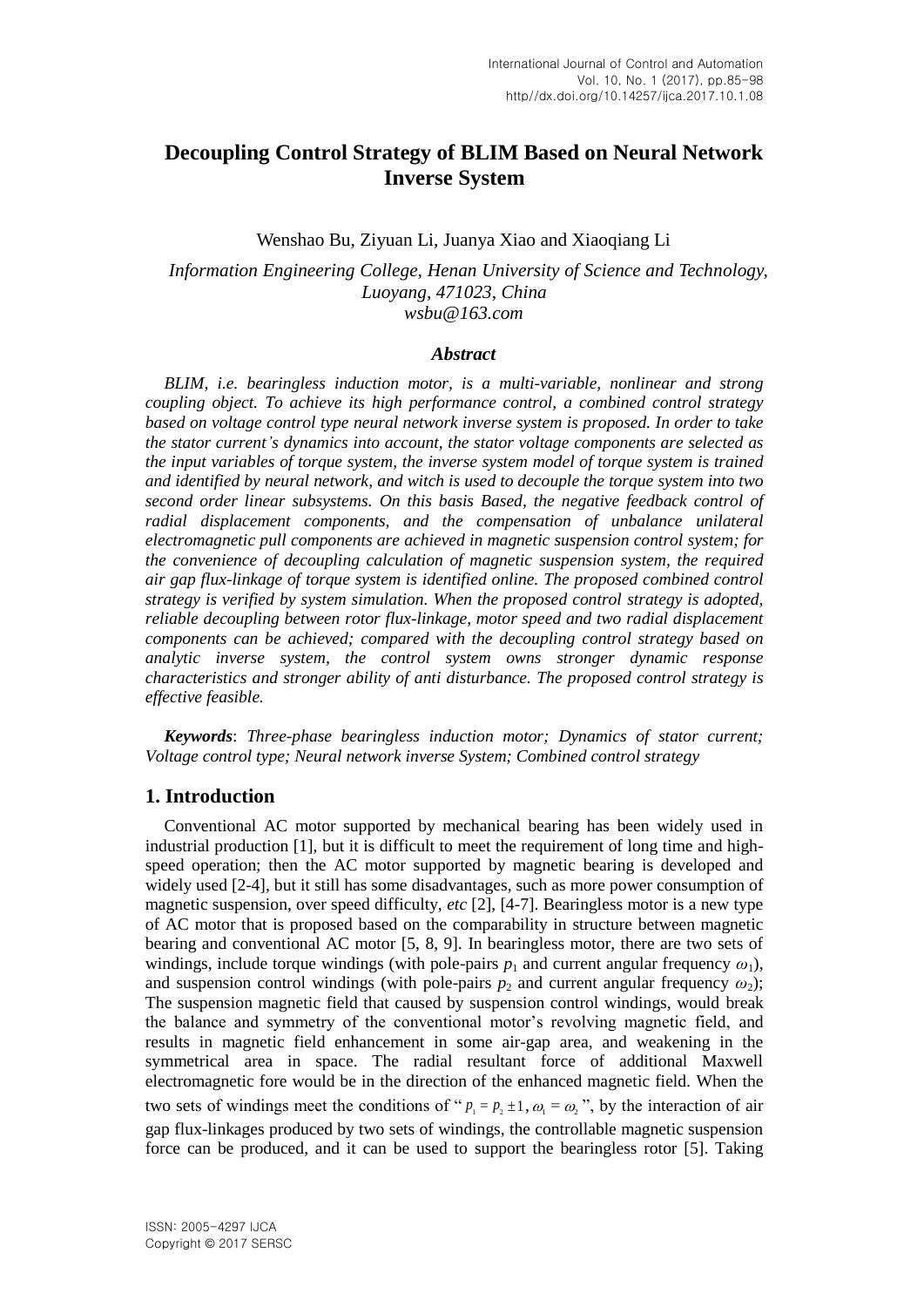four-pole bearingless induction motor with two-pole suspension control windings as an example, Figure 1 shows the production principle of magnetic suspension force. When the currents are injected in two sets of windings as shown in Figure 1, the magnetic field in upper part of motor air gap is enhanced, and that in lower part of motor air gap is weaken, the resultant radial electromagnetic force, *i.e*. magnetic suspension force would be produced along β direction; If the current direction of suspension control windings is reversed, the resultant radial electromagnetic force would be produced along anti β direction. The production principle of magnetic suspension force along  $\alpha$  reference axes is similar to this.



**Figure 1. Production Principle of Magnetic Suspension Force**

Bearingless induction motor owns many merits, such as robust structure, higher reliability, no wear and no need of lubrication. And then it is one of the most promising bearingless motor.

But bearingless induction motor is a multi-variable, nonlinear and strong coupling object; there exists complex electromagnetic coupling relationship inside; then to achieve its high performance control, it is necessary to achieve the dynamic decoupling between relevant variables [10, 11]. The differential geometry method and inverse system method are often used to decouple the complex object. But, the differential geometry method often solves relevant problem in the geometric domain, the mathematical operation is complex [12]. Inverse system method is achieved by nonlinear feedback and linearization, its physical concept is clear; but the accurate inverse system model of bearingless motor is complex also [10, 13, 14]. Neural network can approximate the complex nonlinear function with arbitrary precision, and has the self learning ability; it can be used to control the bearingless motor. In reference [15] and [16], neural network is used to identify the inverse system model of bearingless induction motor, and an idea is provided for the neural network inverse system control of bearingless induction motor; but the presented inverse model ignores the dynamics of stator current.

In the paper, the four-pole bearingless induction motor with two-pole suspension control windings is taken as the research object; a combined control strategy based on neural network inverse system is proposed. To improve its dynamic control performance of bearingless induction motor, the stator current's dynamics of torque system is taken into account, and then based on neural network inverse system method; the dynamic decoupling control between rotor flux-linkage and motor speed is achieved firstly. Then on the basis of this, the negative feedback control of radial displacement components, and the compensation of unbalance unilateral magnetic pull components are achieved in magnetic suspension system. System simulation has verified the validation of the proposed control strategy.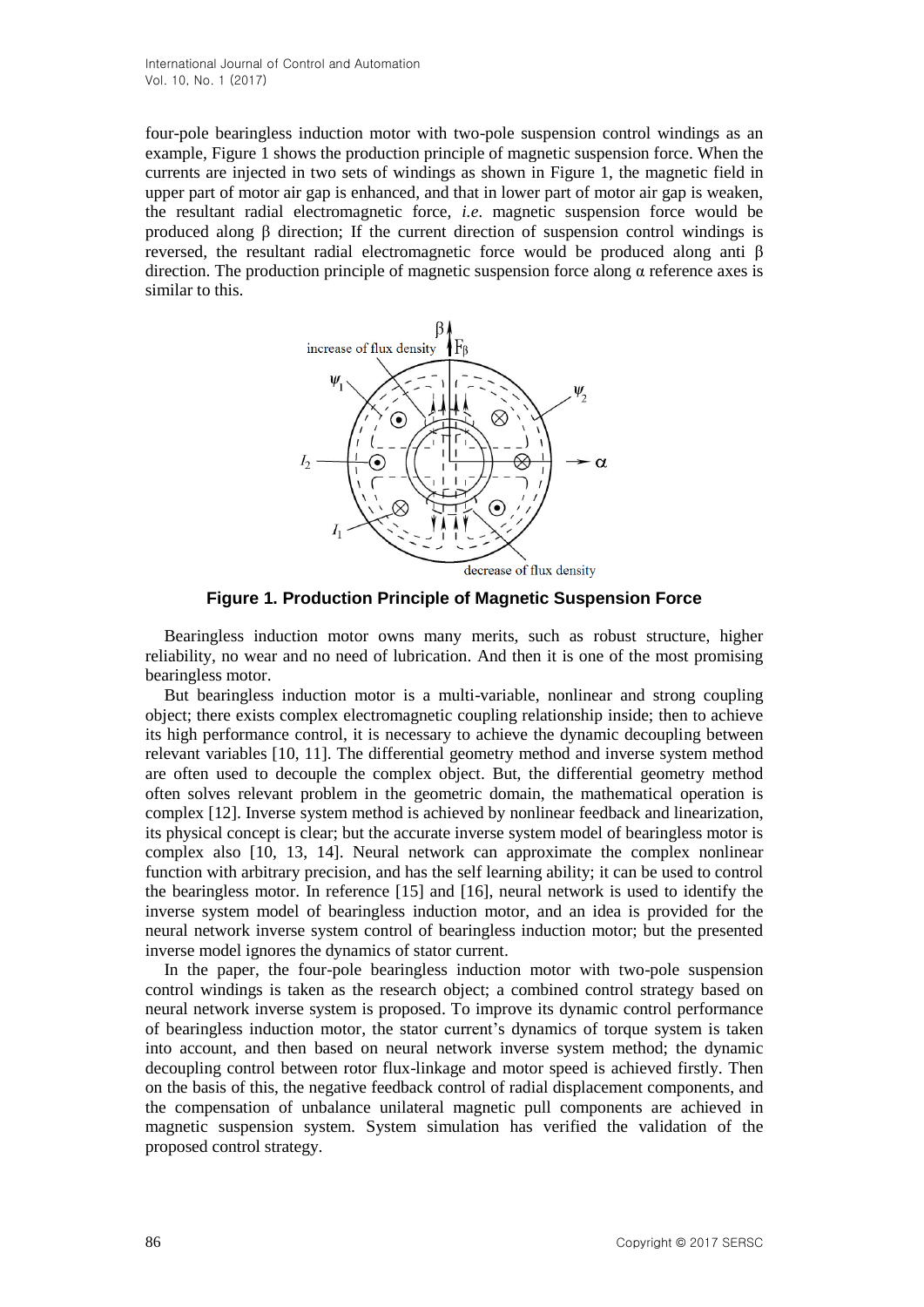## **2. Mathematical Model of Bearingless Induction Motor**

#### **2.1. Mathematical Model of Two-Pole Suspension System**

Defining *dq* as the synchronous coordinate system oriented by rotor flux linkage of four-pole torque system. Ignoring the weaker mutual inductance coupling between two sets of windings, the controllable magnetic suspension force components along horizontal α direction and vertical β direction can be expressed as follows[10]:<br>  $F_{\alpha} = K_m (i_{s2d} \psi_{1d} + i_{s2q} \psi_{1q})$  (1)

$$
F_{\alpha} = K_m (i_{s2d} \psi_{1d} + i_{s2q} \psi_{1q})
$$
 (1)

$$
F_{\beta} = K_m(i_{s2d}\psi_{1q} - i_{s2q}\psi_{1d})
$$
\n(2)

In equations (1) and (2):  $F_a$  and  $F_\beta$  are controllable magnetic suspension force components along α and β directions;  $\psi_{1d}$  and  $\psi_{1g}$  the air gap flux linkage components along *d* and *q* coordinate axes;  $i_{s2d}$  and  $i_{s2q}$  are the suspension control current components along *d* and *q* coordinate axes;  $K_m$  is the magnetic force coefficient determined by the structure of bearingless induction motor.

According to the mechanical dynamics principle, the suspension motion equations of bearingless rotor can be expressed as follows:

$$
m\ddot{\alpha} = F_{\alpha} + f_{\alpha} \tag{3}
$$

$$
m\ddot{\beta} = F_{\beta} + f_{\beta} \tag{4}
$$

Hereinto, *m* is the mass of bearingless rotor;  $f_a$  and  $f_b$  are the unilateral magnetic pull components along α and β directions, witch are caused by the unbalanced distribution of air gap magnetic field when bearingless rotor deviates from the stator's center. The expressions of  $f_a$  and  $f_B$  are as follows:

$$
f_{\alpha} = k_s \alpha, \ \ f_{\beta} = k_s \beta \tag{5}
$$

Hereinto, parameter  $k_s$  is the stiffness coefficient of radial displacement, witch is determined by the structure of bearingless induction motor;  $\alpha$  and  $\beta$  are radial displacement components of bearingless rotor.



**Figure 2. Suspension Motion Schematic Diagram of Bearingless Rotor**

Figure 2 shows the suspension motion principle of bearingless rotor. It can be seen that the suspension motion of bearingless rotor is unstable. To achieve the suspension control of bearingless rotor, it is necessary to adopt negative feedback closed-loop control for radial displacement components.

#### **2.2. Mathematical Model of Four-Pole Torque System**

The torque production principle of bearingless induction motor's torque is the same with common induction motor. Ignoring the influence of suspension magnetic field on the magnetic field of torque system, and taking the stator current dynamics into account, the

dynamic model of torque system can be expressed as follow [10]:  
\n
$$
\frac{di_{sld}}{dt} = -\frac{R_{sl}L_{r1}^2 + R_{r1}L_{ml}^2}{\sigma L_{sl}L_{r1}^2} i_{sld} + \omega_l i_{slq} + \frac{L_{ml}\psi_{r1}}{\sigma L_{sl}L_{r1}T_{r1}} + \frac{u_{sld}}{\sigma L_{sl}}
$$
\n(6)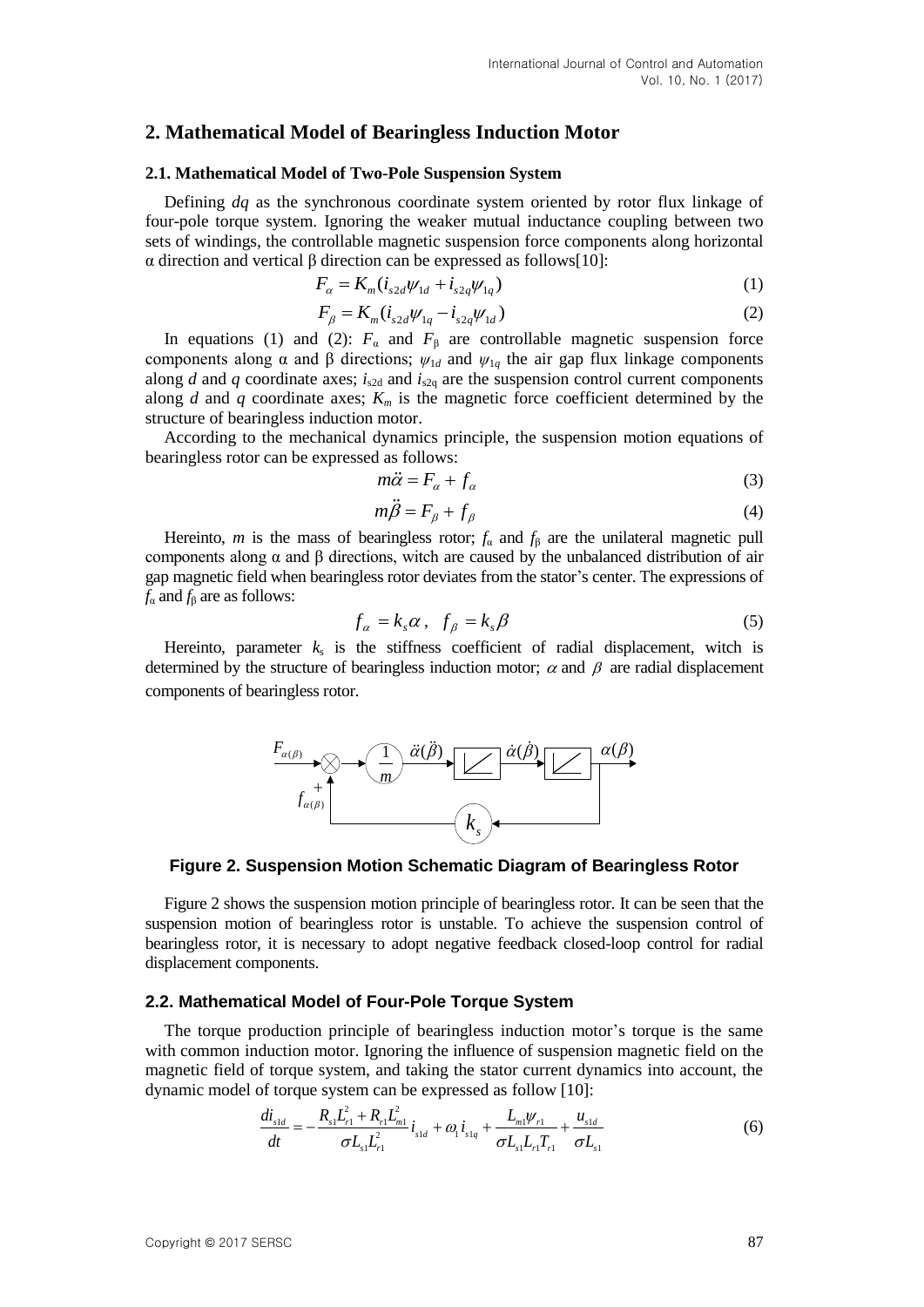International Journal of Control and Automation Vol. 10, No. 1 (2017)

$$
\frac{di_{slq}}{dt} = -\omega_i \, i_{sld} - \frac{R_{sl}L_{r1}^2 + R_{rl}L_{ml}^2}{\sigma L_{sl}L_{r1}^2} \, i_{slq} - \frac{L_{ml}\omega_r \psi_{r1}}{\sigma L_{sl}L_{r1}} + \frac{u_{slq}}{\sigma L_{sl}} \tag{7}
$$

$$
\frac{d\psi_{r1}}{dt} = -\frac{\psi_{r1}}{T_r} + \frac{L_{m1}i_{s1d}}{T_{r1}}
$$
\n(8)

$$
\frac{d\omega_r}{dt} = \frac{p_1^2 L_{m1} \psi_{r1} i_{s1q}}{J L_{r1}} - \frac{p_1 T_L}{J} \tag{9}
$$

In equations (6)~(9):  $i_{\text{sld}}$  and  $i_{\text{slq}}$  are the stator current components of torque windings along *d* and *q* coordinate axes;  $\psi_{r1}$  is the rotor flux-linkage of torque system;  $\omega_r$  is the rotational angular velocity of rotor;  $L_{m1}$  is the mutual inductance of equivalent two-phase torque winding in  $dq$  coordinate system;  $L_{s1}$  is the self-inductance of equivalent two-phase torque winding in *dq* reference axis,  $L_{s1} = L_{m1} + L_{s1}$ ;  $L_{s1}$  is the leakage inductances of stator windings; *Lr1* is the self-inductance of equivalent two-phase rotor winding in *dq* coordinate system,  $L_{r1} = L_{m1} + L_{r1}$ ;  $L_{r1}$  is the leakage inductances of rotor windings;  $R_{r1}$  is the rotor resistance;  $T_{r1}$  is the time constant of rotor;  $T_L$  is the load torque.

The air gap flux-linkage is required in the decoupling control of magnetic suspension system. It can be got according to the relationship between rotor flux-linkage and air gap flux-linkage. The phase and amplitude of rotor flux linkage can be expressed as follows:

$$
\varphi = \int (p_1 \omega_r + L_{m1} i_{slq} / T_{rl} \psi_{r1})
$$
\n(10)

$$
\psi_{r1} = L_{m1} \dot{t}_{s1d} / (T_{r1} s + 1)
$$
\n(11)

Then the air gap flux linkage of torque system in *dq* coordinate system can be expressed as follow:

$$
\psi_{1d} = L_{m1}(\psi_{r1} + L_{r1}i_{s1d}) / L_{r1}
$$
\n(12)

$$
\psi_{1q} = L_{m1} L_{r1} i_{s2q} / L_{r1}
$$
\n(13)

### **3. Neural Network Inverse Decoupling Control of Torque System**

### **3.1. Reversibility Analysis of Torque System under the Condition of Considering Stator Current Dynamics**

To take the stator current dynamics into account, the stator voltage components of

torque windings should be taken as the input variables, as shown in equation (8).  
\n
$$
u = (u_1, u_2)^T = (u_{s1d}, u_{s1q})^T
$$
\n(8)

At the same time, the state variables and output variables are selected as follows:  
\n
$$
x = (x_1, x_2, x_3, x_4)^T = (i_{\text{sld}}, i_{\text{slq}}, \psi_{r1}, \omega_r)^T
$$
\n(9)

$$
y = (y_1, y_2)^T = (\psi_{r1}, \omega_r)^T
$$
 (10)

Put equations (8) ~ (10) into equations (6) ~ (9), the state equations of torque system<br>
it considers the stator current dynamics can be derived as follows:<br>  $\dot{x}_1 = -(\gamma - \delta)x_1 + (p_1x_4 + L_{m1}\delta x_2 / x_3)x_2 + \xi \delta \eta x_3 + \xi u_1$  (11)

that considers the stator current dynamics can be derived as follows:  
\n
$$
\dot{x}_1 = -(\gamma - \delta)x_1 + (p_1x_4 + L_{m1}\delta x_2 / x_3)x_2 + \xi \delta \eta x_3 + \xi u_1
$$
\n
$$
\dot{x}_2 = -(\gamma - \delta)x_2 - (p_1x_4 + L_{m1}\delta x_2 / x_3)x_1 - p_1\xi \eta x_3x_4 + \xi u_2
$$
\n(12)

$$
P_2 = -(\gamma - \delta)x_2 - (p_1x_4 + L_{m1}\delta x_2 / x_3)x_1 - p_1\xi\eta x_3x_4 + \xi u_2
$$
\n(12)

$$
\dot{x}_3 = L_{m1} \delta x_1 - \delta x_3 \tag{13}
$$

$$
\dot{x}_4 = \mu x_2 x_3 - p_1 T_L / J \tag{14}
$$

Relevant coefficients are as follows:

$$
\gamma = \frac{R_{s1}}{\sigma L_{s1}} + \frac{R_{r1}}{\sigma L_{r1}}, \quad \sigma = 1 - \frac{L_{m1}^2}{L_{s1}L_{r1}}, \quad \delta = \frac{R_{r1}}{L_{r1}}, \quad \xi = \frac{1}{\sigma L_{s1}}, \quad \mu = \frac{p_1^2 L_{m1}}{J L_{r1}}, \quad \eta = \frac{L_{m1}}{L_{r1}}.
$$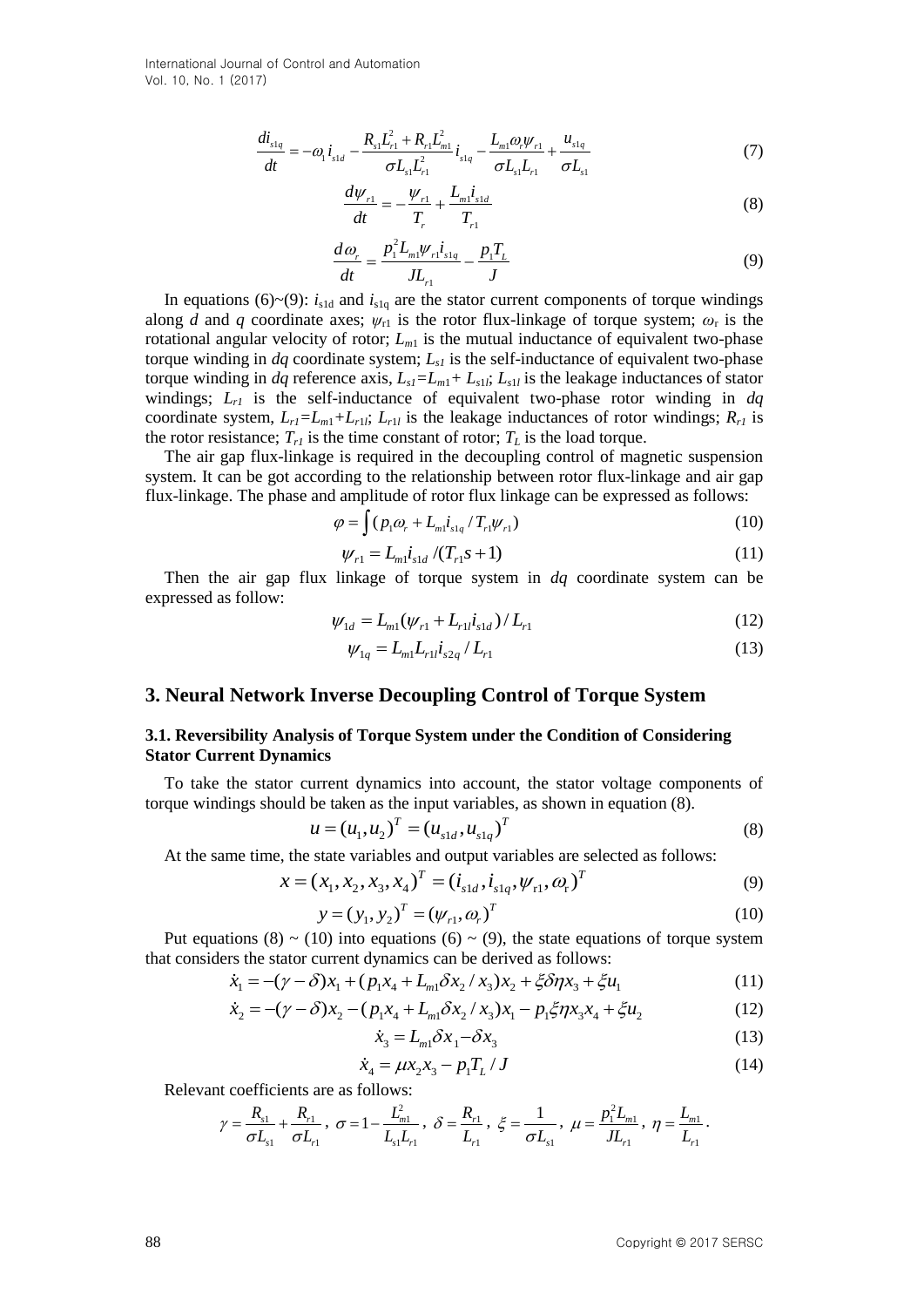By means of interactor algorithm, the reversibility of torque system that considers the stator current dynamics can be analyzed. The output variables  $y = (y_1, y_2)^T$  should be asked the derivative to time gradually, until the input variable  $u_j$  ( $j = 1, 2$ ) is obviously included in the derivative functions of each  $y_i(i = 1, 2)$ . The detail solving steps can be expressed as follows:

$$
\dot{y}_1 = L_{m1} \delta x_1 - \delta x_3 \tag{15}
$$

$$
\dot{y}_1 = L_{m1} \delta x_1 - \delta x_3 \tag{15}
$$
\n
$$
\ddot{y}_1 = L_{m1} \delta x_1 - \delta x_3 \tag{15}
$$
\n
$$
\ddot{y}_1 = L_{m1} \delta[-(\gamma - \delta)x_1 + (p_1 x_4 + L_{m1} \delta x_2 / x_3)x_2 + \xi \delta \eta x_3 + \xi u_1] - \delta^2 (L_{m1} x_1 - x_3) \tag{16}
$$

$$
\dot{y}_2 = \mu x_2 x_3 - \frac{p_1}{J} T_L \tag{17}
$$

 $y_1 = L_{m1} \delta[-(\gamma - \delta)x_1 + (p_1x_4 + L_{m1} \delta x_2 / x_3)x_2 + \xi \delta \eta x_3 + \xi u_1] - \delta$  ( $L_{m1}x_1 - x_3$ ) (16)<br>  $\dot{y}_2 = \mu x_2 x_3 - \frac{p_1}{J} T_L$  (17)<br>  $\ddot{y}_2 = \mu x_3[-(\gamma - \delta)x_2 - (p_1x_4 + L_{m1} \delta x_2 / x_3)x_1 - p_1 \xi \eta x_3 x_4 + \xi u_2] + \mu \delta x_2 (L_{m1}x_1 - x_3)$ 

Assumption: 
$$
Y = [\ddot{y}_1, \ddot{y}_2]^T
$$
. There is following Jacobi matrix:  
\n
$$
A(x, u) = \frac{\partial Y}{\partial u} = \begin{bmatrix} \delta \xi L_{m1} & 0 \\ 0 & \mu \xi x_3 \end{bmatrix}
$$
\n(19)



### **Figure 3. Pseudo Linear Composite System Composed of Neural Network Inverse System and Torque System**

In normal operation, the rotor flux linkage doesn't equal to zero, *i.e.*  $x_3 = \psi_{11} \neq 0$ , then  $\det(A) = \mu \delta \xi^2 x_3 \neq 0$ , *rank*  $(A) = 2$ . The Jacobi matrix  $A(x, u)$  is non singular. The relative order  $\alpha = [\alpha_1, \alpha_2]^T = [2, 2]^T$ , the sum of relative order equals to 4, *i.e.* equals to the order of torque system. Then according to the inverse system theory, it can be known that the torque system that considers the stator current dynamics is reversible.

### **3.2. Voltage control type Neural Network Inverse System Decoupling of torque system**

Under the condition of considering the stator current dynamics, the inverse system model of torque system oriented by rotor flux-linkage can be expressed as follow [10]:<br>  $u = \phi(\ddot{y}_1, \dot{y}_1, y_1, \ddot{y}_2, \dot{y}_2, y_2)$  (20)

$$
u = \phi(\ddot{y}_1, \dot{y}_1, y_1, \ddot{y}_2, \dot{y}_2, y_2)
$$
 (20)

Here, static neural network and attached integrators are adapted to construct voltage control type neural network inverse system model of torque system. Static neural network is used to characterize the nonlinear mapping relationship of inverse system; the attached integrators are used to characterize the dynamic characteristics of inverse system; and by adjusting the weights of static neural network, the identification of inverse system model can be achieved. By series connecting the neural network inverse system in front of the original torque system, then the torque system can be compensated to a pseudo linear system witch includes two linear subsystems, *i.e*. a second order linear integral rotor flux-linkage subsystem and a second order linear integral motor speed subsystem, as shown in Figure 3.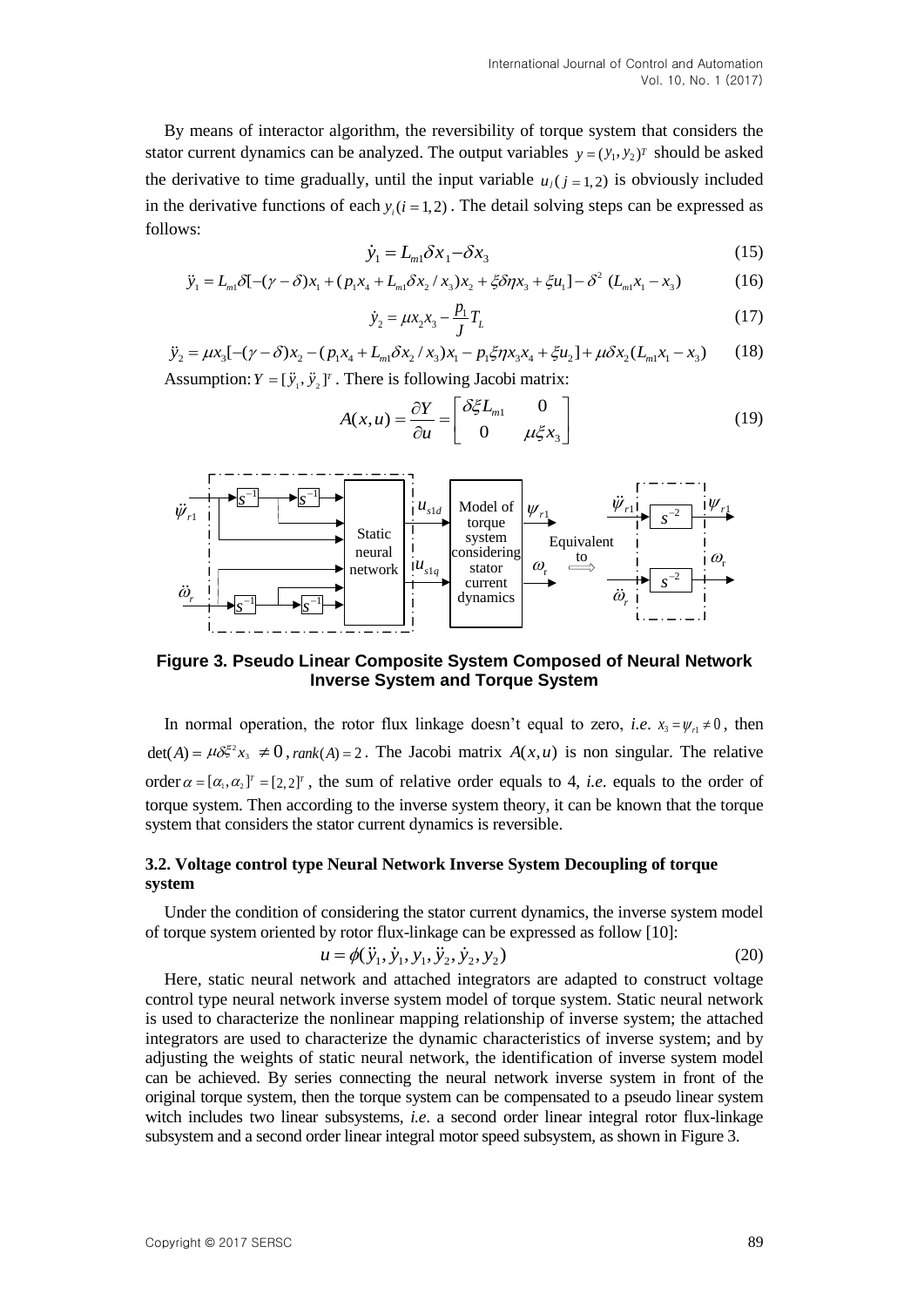International Journal of Control and Automation Vol. 10, No. 1 (2017)



**Figure 4. Three Layer Feedforward Static Neural Networks**

In the inverse system identification process, a three layer feedforward static neural network is adopted; its topological structure is shown in Figure 4. There are three input nodes in input layer, two output nodes in output layer, and thirteen nodes in the hidden layer. A hyperbolic tangent type S transfer function is used as the excitation function of hidden layer neuron, as shown in equation (21).

$$
f(x) = \frac{\exp(x) - \exp(-x)}{\exp(x) + \exp(-x)}
$$
(21)

The output layer is composed with several neurons that own linear threshold excitation function. After the structure of neural network inverse system is determined, based on the training sample set, and adopting adequate learning algorithm, the neural network inverse system model is learned and trained offline, until the training error is small enough and the neural network inverse system of controlled object is derived.

The training process of neural network inverse system model can be summed up as the follows:

 $\frac{V_1}{V_1}$ <br>  $\frac{V_2}{V_2}$ <br>  $\frac{V_3}{V_4}$ <br>  $\frac{V_4}{V_5}$ <br>  $\frac{V_5}{V_6}$ <br>
Figure 6. There Layer Food<br>of owntal Static Noural Networks in the inverse of such and the state is the strengtheness of the strengtheness and the (1) Firstly, obtaining training sample set from the analytic inverse system of bearingless induction motor. Here the adopted analytic inverse system has taken the stator current dynamics into account [10]. Using the normal distribution random signal as the given signal of rotor flux linkage, whose amplitude is within the range from 0.45 Wb to 0.9Wb; using the normal distribution random signal as the given signal of motor speed, whose amplitude is within the range from zero to 3000r/min. The duration of given signals should be long enough, so that all the dynamic and stable information of system response can be included in the sampled datum. In the paper, the given signal of rotor flux linkage and that of motor speed are continued 0.7s and 1.1s respectively. Taking 0.005s as the sampling step, within the total excitation time of 30s, the rotor flux linkage, motor speed and the two voltage components of torque windings are sampled. Figure 5 shows the sampled original datum that is used to train neural network inverse system.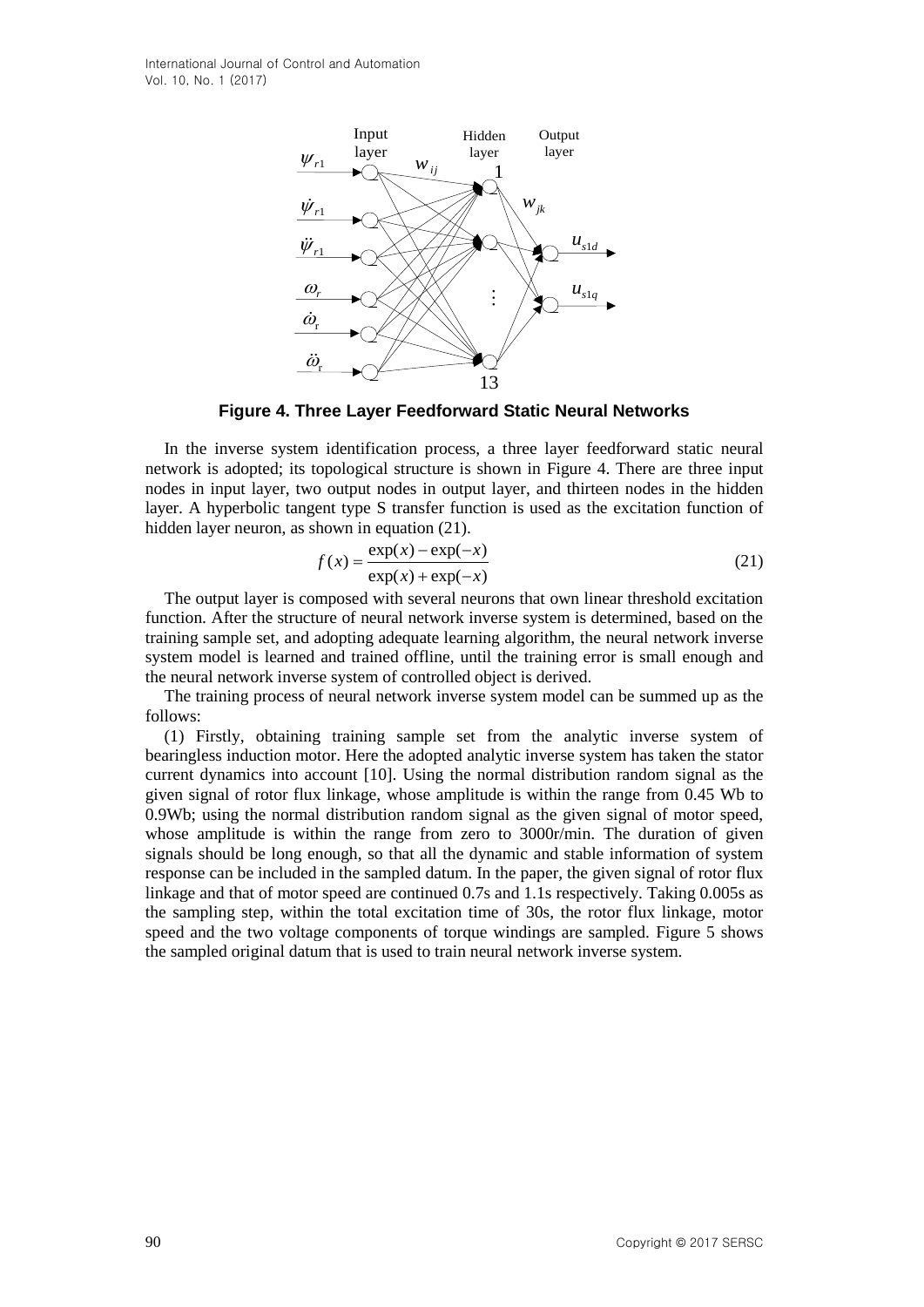



(b) Sampled data of stator voltage components

### **Figure 5. Sampled Original Data that Is Used To Train Neural Network Inverse System**

(2) Constructing training sample set of neural network. After the sampled datum are smoothing filtered, based on five bit numerical differential method, the first and second order derivatives of rotor flux linkage and motor speed are derived, then the training sample set  $\{\psi_{r1}, \psi_{r1}, \psi_{r1}, \ddot{\omega}_r, \dot{\omega}_r, \omega_r\}$  and  $\{u_{s1d}, u_{s1q}\}$  is constructed. From the sampled 6000 groups of datum, selecting 4000 groups as training set, the left 2000 groups are used as test set. In the practical application, the sampled raw data and the derivative data obtained from numerical differential treatment may not be in an order of magnitude, the training sample sets should be normalized to be within the range from  $-1$  to  $+1$ . The normalization of training sample sets is good for convergence of neural network training, and the problem that neural network is too sensitive or not sensitive to some input variable, can be avoided.

(3) Adopting genetic algorithms to optimize the initial weights and thresholds of BP neural network, so that the BP neural network can approximate the analytic equation of nonlinear inverse system in equation (20). The basic idea of optimization can be summarized as follows: using the individual in genetic algorithm to represent the initial weights and thresholds of neural network; after the individual values of BP neural network are initialized, using the norm of BP neural network's prediction error as the fitness value, then by selection, cross connection and variation operations, the best weights and thresholds of neural network can be obtained.

(4) At the end, adopting LM algorithm, the static neural network should be trained based on the optimized initial weights and thresholds. After about 1000 times of training, the output's mean square error of neural network would be less than 0.001, then each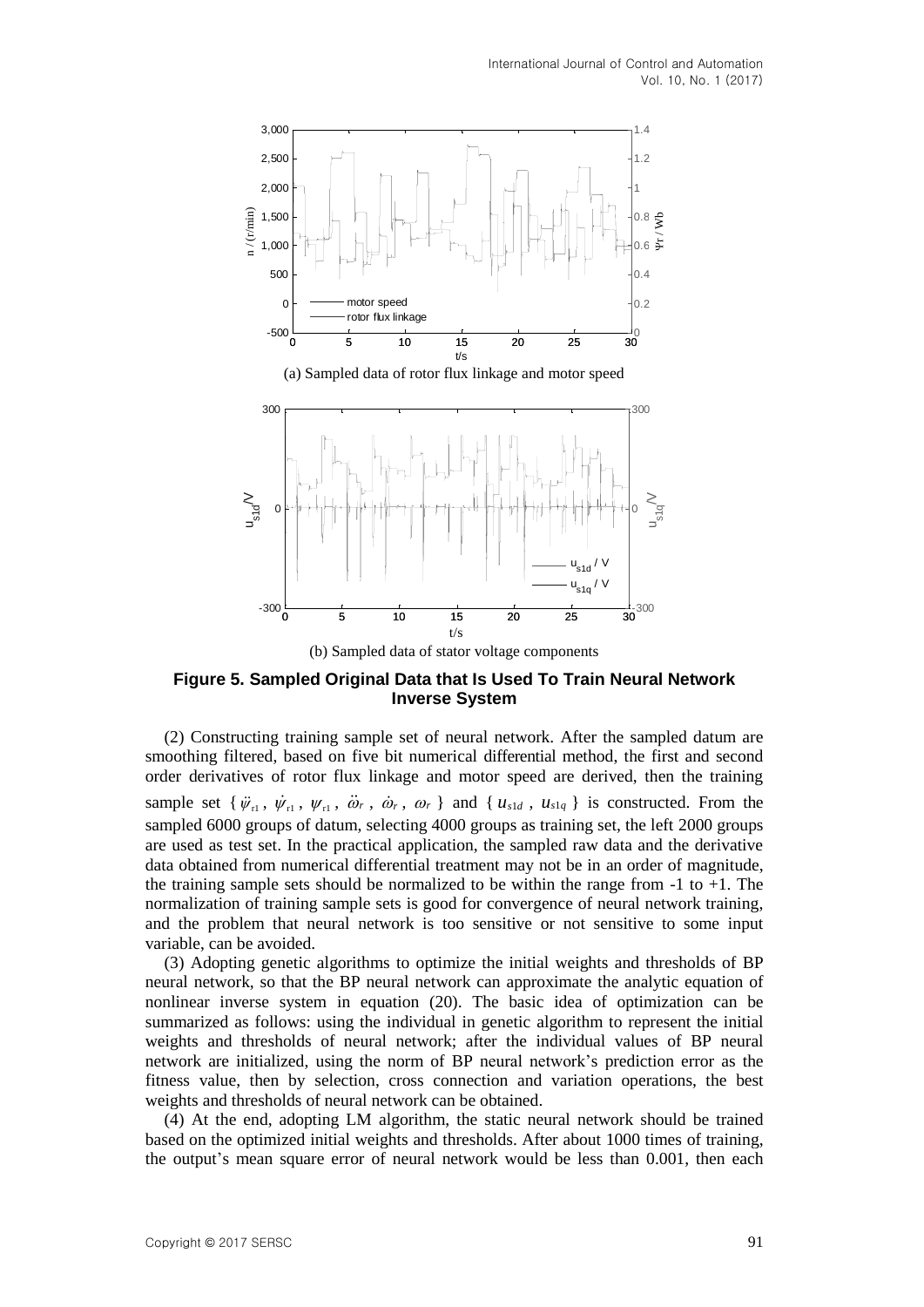weight coefficient of static neural network can be determined, and the neural network inverse system of torque system can be achieved.



**Figure 6. Control System Structure of Bearingless Induction Motor Based On Voltage Control Type Neural Network**

### **4. Control System of Bearingless Induction Motor**

Figure 6 gives the decoupling control system structure. Hereinto, the voltage control type neural network inverse system decoupling strategy is used for torque system; for magnetic suspension system, the radial displacement feedback control and feedforward compensation strategy of unbalanced unilateral magnetic pull are adopted.

#### **4.1. Neural Network Inverse Decoupling Control of Torque System**

Series connecting the trained neural network inverse system in front of the original torque system, the torque system can be decoupled into two second order linear integral subsystems, includes motor speed subsystem and rotor flux linkage subsystem, as shown in Figure 3; then adopting additional linear closed loop controller, the torque system can be effectively controlled. After neural network inverse decoupling, the transfer functions of motor speed and rotor flux linkage subsystems are " $G(s) = 1/s2$ ". In order to get a good control effect, according to linear control theory, PD controllers are selected as the regulators of motor speed subsystem and rotor flux linkage subsystem.

For the influence of stator current dynamics has been taken into account, after the neural network training, more accurate neural network inverse model of torque system can be obtained; at the same time, for the voltage components along d and q coordinate axes are selected as the input variables of torque system, then the stator current's closed loop regulation can be omitted in the original torque system, and then the control system structure can be simplified in a certain degree.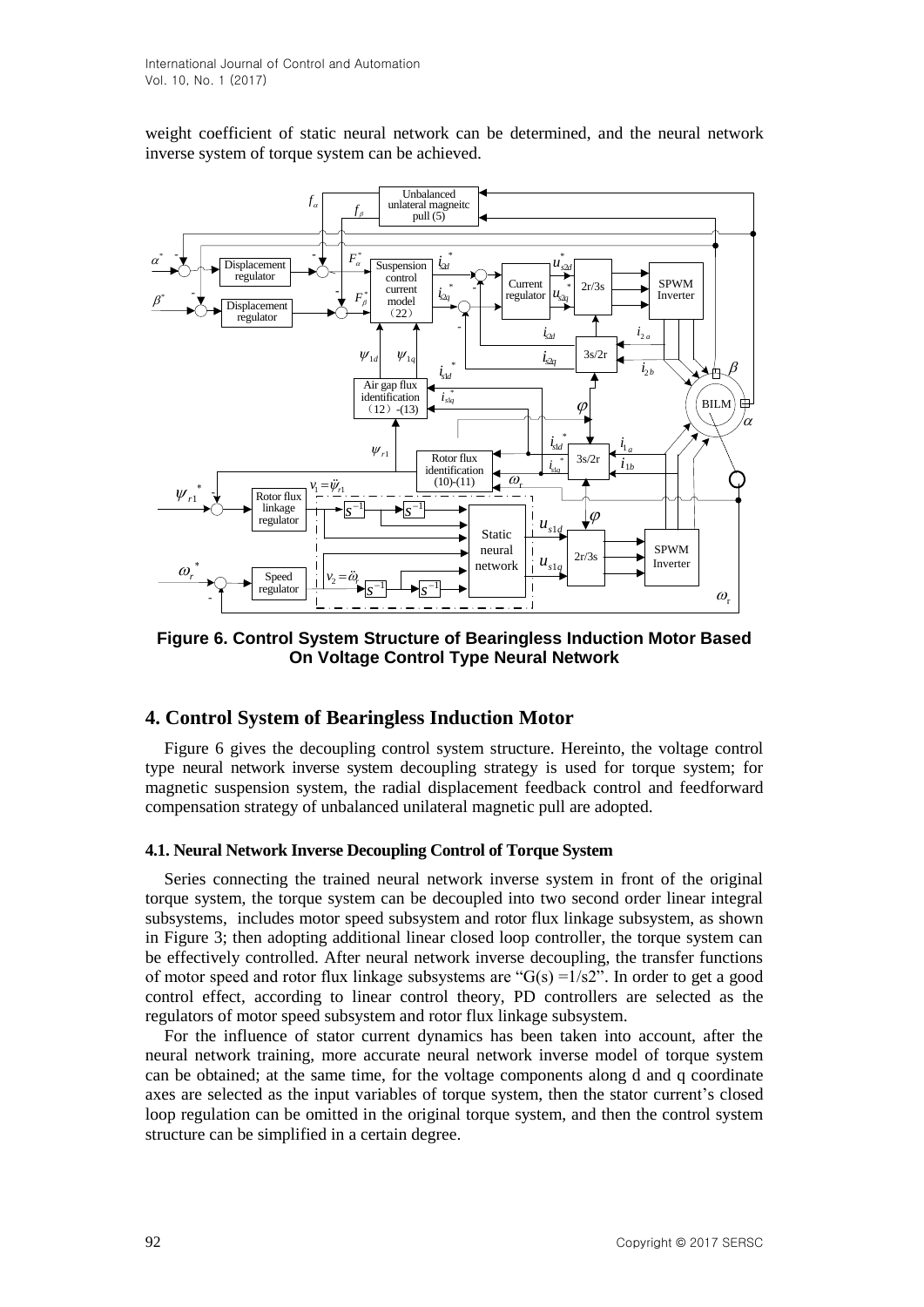#### **4.2. Radial Displacement Feedback Control and Unbalanced Force Compensation**

To achieve the stable suspension control of unbalanced rotor, PID regulators are used for the negative feedback control of radial displacement components; after the outputs of regulators are compensated with the unbalanced unilateral magnetic pull components, the given signals of controllable magnetic suspension force  $F_{\alpha}^*$  and  $F_{\beta}^*$  can be derived.

From equations (1) and (2), it can be seen that the magnetic suspension force components derive from the interaction between the air gap magnetic field of torque system and the suspension control current. As long as the air gap flux linkage components  $\psi_{1d}$  and  $\psi_{1q}$  be calculated online according to equations (12) and (13), then according to the required signals of controllable magnetic suspension force components, *i.e.*  $F_a^*$  and  $F_{\beta}^*$ , the control current components  $i_{s2d}$  and  $i_{s2q}$  can be calculated online. The analytical

formulas of magnetic suspension control current components can be expressed as follows:  
\n
$$
\begin{pmatrix}\ni_{s2d}^* \\
i_{s2q}^*\n\end{pmatrix} = \frac{1}{K_m(\psi_{1d}^2 + \psi_{1q}^2)} \begin{pmatrix} \psi_{1d} & \psi_{1q} \\ \psi_{1q} & -\psi_{1d} \end{pmatrix} \begin{pmatrix} F_a^* \\ F_\beta^* \end{pmatrix}
$$
\n(22)

### **5. System Simulation and Analysis**

Figure 6 shows the control system of bearingless induction motor. To verify the proposed control strategy, taking a four-pole bearingless induction motor with two-pole suspension winding as the controlled object, system simulation has been made by Matlab/Simulink. The parameters of prototype bearingless induction motor are shown in Table.1.

*Setting simulation conditions:* Initial radial displacements of bearingless rotor:  $\alpha_0$ = 0.12mm,  $β_0$  = -0.16mm; given value of stator flux-linkage:  $ψ_{s1}^{\dagger}$  = 0.95*Wb*; Initial given value of rotational speed:  $n^* = 1500$  *r/min* (*i.e.*  $\omega_r^* = 157$ rad/s); given signals of radial displacement components  $\alpha^* = \beta^* = 0$ . The motor starts with no-load; to analyze the decoupling control performance, the given signals of motor speed, rotor flux-linkage, and two radial displacement components are suddenly changed at different time.

| parameters       | <b>Description</b>                                        | Value   |
|------------------|-----------------------------------------------------------|---------|
| r                | Stator inner diameter (mm)                                | 62      |
| l                | effective core length (mm)                                | 82      |
| $\delta_{1}$     | air gap of auxiliary bearing (mm)                         | 0.2     |
| P                | Power of motor (kW)                                       | 2.2     |
| $R_{s}$          | stator winding resistance $(\Omega)$                      | 1.6     |
| $R_r$            | rotor winding resistance $(\Omega)$                       | 1.423   |
| $L_{s1l}$        | leakage inductance of torque windings (H)                 | 0.0043  |
| $L_{rll}$        | leakage inductance of rotor windings of torque system (H) | 0.0043  |
| $L_{m1}$         | mutual inductance of torque system (H)                    | 0.0859  |
| $\bm{J}$         | rotation inertia of motor $(kg.m^2)$                      | 0.024   |
| $R_{s2}$         | Suspension stator winding resistance                      | 2.7     |
| L <sub>s2l</sub> | leakage inductance of suspension stator windings (H)      | 0.00398 |
| $L_{m2}$         | mutual inductance of suspension system (H)                | 0.230   |

**Table 1. Parameters of Bearingless Induction Prototype Motor**

Figure  $7 \sim$  Figure 10 gives the response curves of control system. For the convenience of comparison, the response curves of analytical inverse decoupling control system are given also [10]. In the figures, the dotted lines are response curves of analytical inverse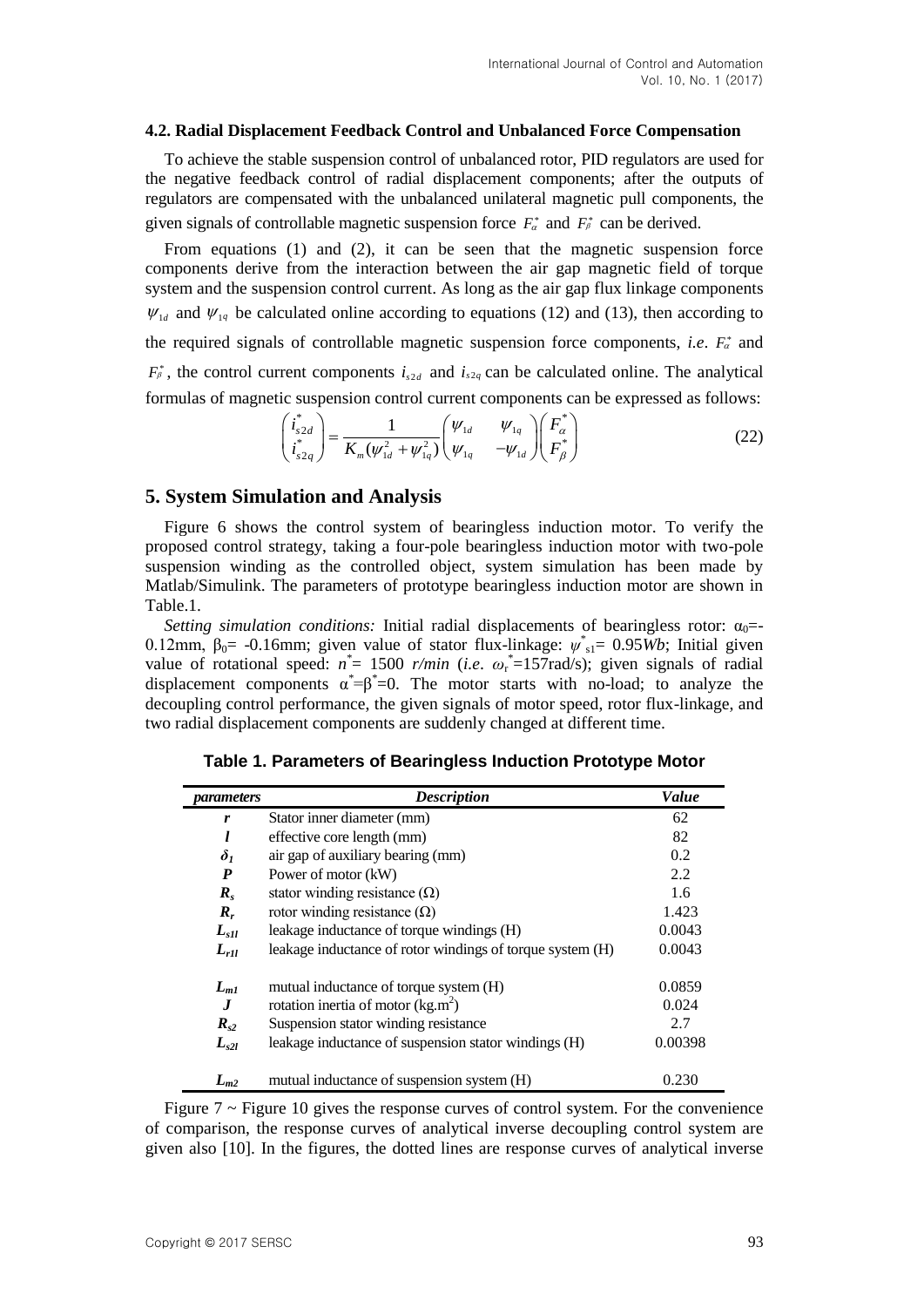decoupling control system, the solid lines are response curves of the proposed combined control method based on voltage control type neural network inverse system decoupling. From Figure  $7 \sim$  Figure 10, there are following conclusions:

1) In the no-load starting stage, compared with analytical inverse system decoupling control method, when the proposed combined control method is adopted, the motor speed and rotor flux linkage can reach their stable values more quickly, their overshoots are obviously smaller, and the two radial displacement components own quicker response speed. Simulation results have shown the better starting performance of the proposed combined control strategy.



**Figure 7. Response Curve of Rotor Flux Linkage**



**Figure 8. Response Curve of Motor Speed**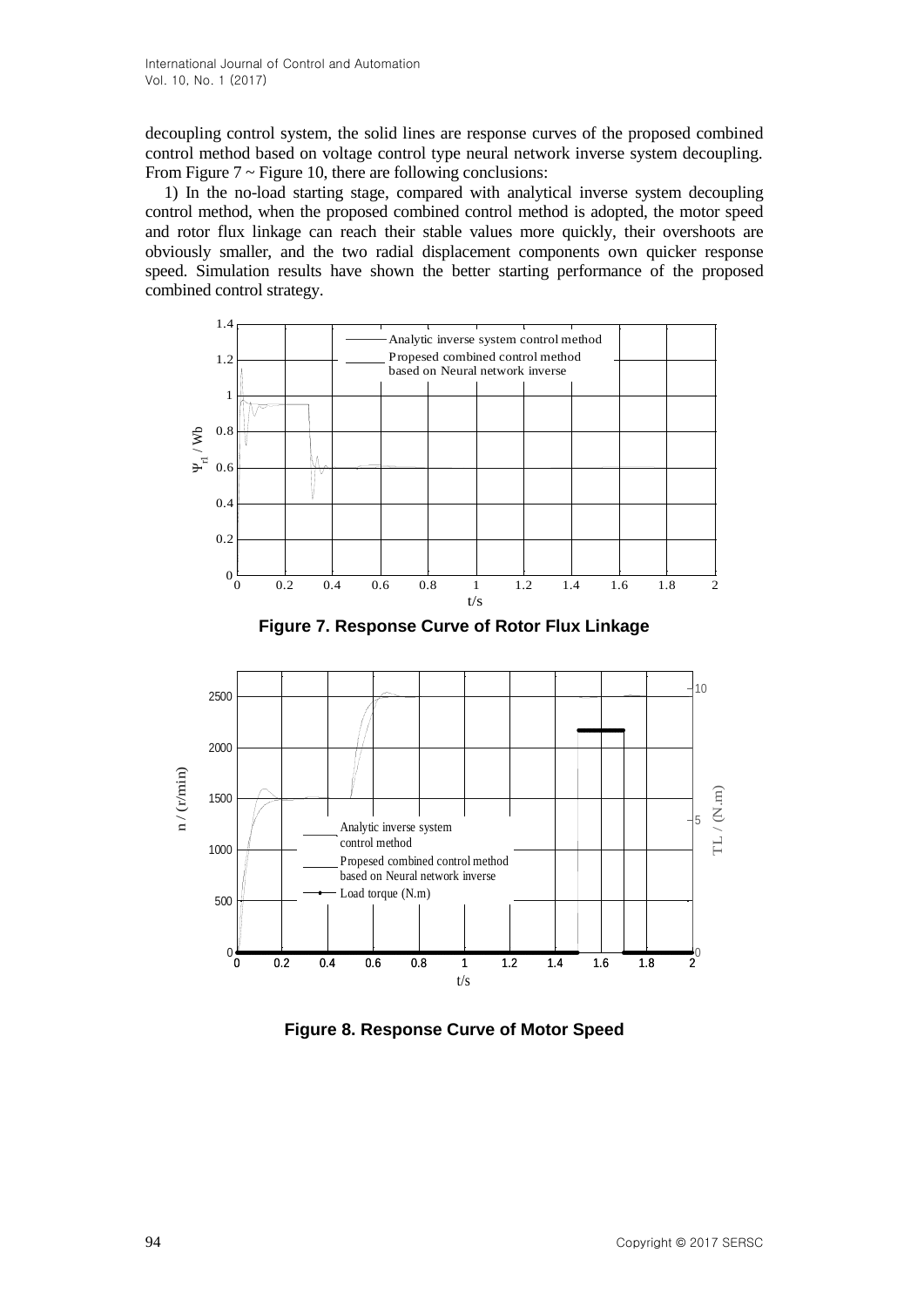





**Figure 10. Response Curve of β Displacement Component**

2) To verify the decoupling control performance, the given signal of rotor flux linkage is suddenly reduced to 0.6Wb at 0.3s, the given signal of motor speed is suddenly jumped to 2500r/min at 0.5s; the given signal of  $\alpha$  displacement component is suddenly changed to 0.05mm at 0.7s and returned to zero at 1.1s; the given signal of  $\beta$  displacement component is suddenly changed to -0.05 mm at 0.8s and returned to zero at 1.3s. From Figure 7  $\sim$ Figure 10: when the proposed combined control method is adopted, the change of one variable almost has no influence on other controllable variables; the transition process time of rotor flux linkage is shorter, the fluctuation amplitude of rotor flux linkage is obvious smaller. The simulation results shows that not only the decoupling control between motor speed, rotor flux linkage, and two displacement components can be achieved, but also higher response speed can be achieved.

3) To verify the ability of anti disturbance, the 8.0N.m torque load is added suddenly at 1.5s, and restored to zero at 1.7s. From Figure 8, in the sudden change process of torque load, the fluctuation of motor speed is less than 5r/min when the proposed combined control method is adopted; but the fluctuation of motor speed is about 15r/min when analytic inverse decoupling method is adopted. The simulation results have shown that the proposed combined control strategy owns higher ability of anti disturbance.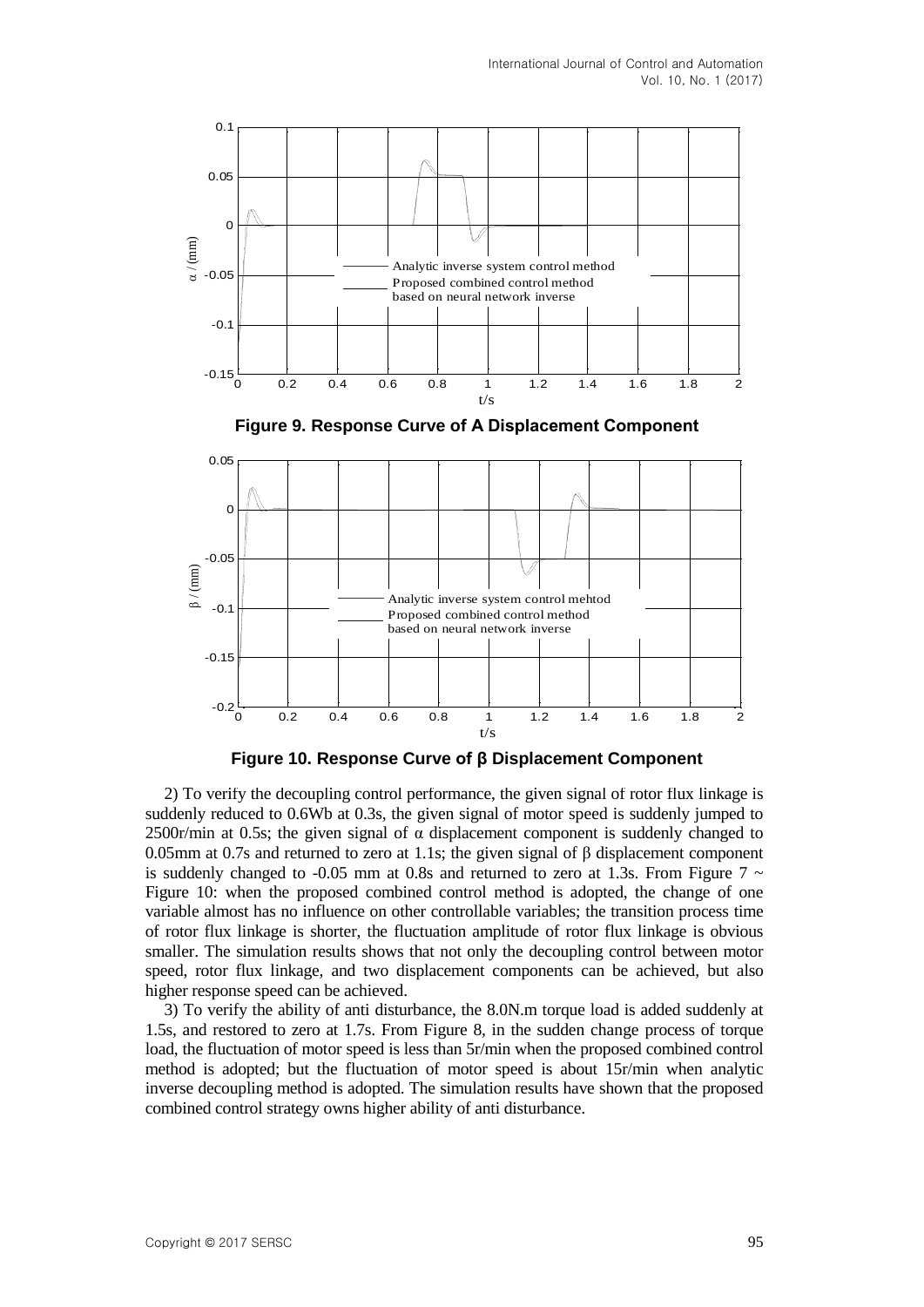# **6. Conclusion**

Aiming at the nonlinear and strong coupling problem of bearingless induction motor, a combined control strategy base on voltage control type neural network inverse system is proposed. On the basis of reversibility analysis of torque system that considers the stator current dynamics, the training sample sets are obtained from analytic inverse decoupling system; the initial weights and thresholds of BP neural network is optimized by genetic algorithms, after the static neural network is trained base LM algorithm, the neural network inverse model of torque system that considers stator current dynamics is achieved. By neural network inverse system, the torque system is decoupled into two second order subsystems, includes motor speed and rotor flux linkage subsystems. On the basis of this, according to the rotor flux linkage and stator current, the air gap flux linkage of torque system that is required in the magnetic suspension decoupling calculation, is acquired online; through the negative feedback closed loop control of radial displacement components and the compensation of unbalanced unilateral magnetic pull components, the given signals of controllable magnetic suspension force and its control current are acquired online. In the paper, for the stator voltage components of torque windings are selected as input variables, the current closed loop in original torque system can be omitted, and then the control system structure can be simplified to a certain extent.

From simulation results, based on the proposed combined control strategy, the decoupling control between rotor flux linkage, motor speed and two radial displacement components can be achieved; compared with the analytic inverse system decoupling control method, the control system owns better starting performance, quicker response speed, smaller overshoot, stronger ability of anti disturbance. The proposed combined control strategy is effective.

# **Acknowledgements**

The supports of International Cooperation Project on Science and Technology of Henan Province (114300510029), National Natural Science Foundation of China (51277053), and Nature Science Fund of Henan Province Education Bureau (2010B510011), are acknowledged.

### **References**

- [1] J. Kriauciunas, R. Rinkeviciene and A. Baskys, "Self-Tuning Speed Controller of the Induction Motor Drive", Elektronika Ir Elektrotechnika, vol. 20, no. 6, **(2014)**, pp. 24-28.
- [2] S.H. Kim, J.W. Shin and K. Ishiyama, "Magnetic Bearings and Synchronous Magnetic Axial Coupling for the Enhancement of the Driving Performance of Magnetic Wireless Pumps", IEEE Transactions on Magnetics, vol.50, no.1, **(2014)** pp.1-4.
- [3] G. Barbaraci, G.V. Mariotti and A. Piscopo, "Active magnetic bearing design study", Journal of Vibration and Control, vol.19, no.16, **(2013)**, pp. 2491-2505.
- [4] L. Zheng, "Combined Levitation Design and Control of a Novel M-DOF Actuator based on Air Bearing and Electromagnetic Principle", Elektronika Ir Elektrotechnika, vol. 19, no. 3, **(2013)**, pp. 27-32.
- [5] W. Bu, S. Huang and S. Wan, "General analytical models of inductance matrices of four-pole bearingless motors with two-pole controlling windings", IEEE Transactions on Magnetics, vol.45, no.9, **(2009)**, pp.3316-3321.
- [6] J. Huang, B. Li and H. Jiang, "Analysis and Control of Multiphase Permanent-Magnet Bearingless Motor with a Single Set of Half-Coiled Winding", IEEE Trans on Industrial Electronics, vol.61, no.7, **(2014)**, pp. 3137-3145.
- [7] W. Bu, C. Zu, S. Wang and S. Huang, "Digital control system design and analyses of a 3- phase bearingless induction Motor", Turk J Elec Eng & Comp Sci, vol.22, no.5, **(2014)**, pp. 1193-1209.
- [8] X.-L. Wang and P. He, "Stability analysis and verification for bearingless magnetic levitation system with disturbance rejection", Control Theory and Applications, vol.29, no.5, **(2012)**, pp. 665-672.
- [9] R. Oishi, S. Horima and H. Sugimoto, "A Novel Parallel Motor Winding Structure for Bearingless Motors", IEEE Trans on Magn, vol.49, no.5, **(2013)**, pp. 2287-2290.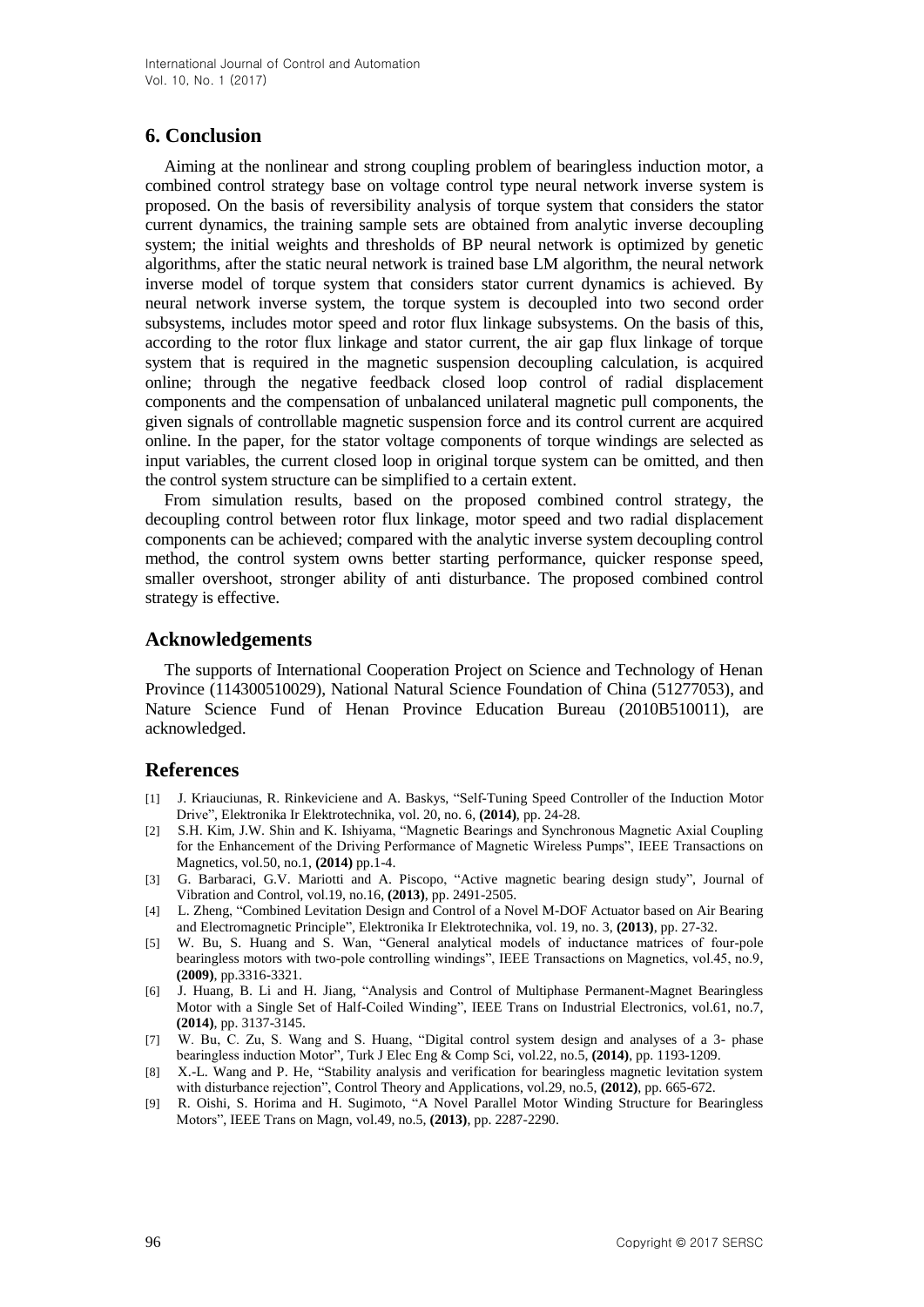- [10] W.-S. Bu, C.-L. Zu and C.-X. Lu, "Decoupling control strategy of bearingless induction motor under the conditions of considering current dynamic characteristics", Control Theory & Applications, vol.31, no.11, **(2014)**, pp. 1561-1567.
- [11] Z. Wang, X. Liu and Y. Sun, "Nonlinear dynamic decoupling control for bearingless induction motor", China Mechanical Engineering, vol.23, no.8, **(2012)**, pp. 987-991.
- [12] L. Dong, X. Liu and Y. Sun, "Decoupling control of the bearingless induction motor based on differential geometry variable-structure method", Proceedings of the 26th Chinese Control Conference, **(2007)**, vol.1, pp.17-21.
- [13] H. Zhu, Y. Zhou and T. Li, "Decoupling control of 5 degrees of freedom bearingless induction motors using α-th order inverse system method", Acta Automatica Sinica, vol.33, no. 3, **(2007)**, pp.273-278.
- [14] W.-S. Bu, C.-L. Zu and C.-X. Lu, "RFOC inverse dynamic decoupling control of bearingless induction motor", Electric Drive, vol.44, no.8, **(2014)**, pp.68-72.
- [15] X. Sun and H. Zhu, "Decoupling Control of Bearingless Induction Motors Based on Neural Network Inverse System Method", Transactions of China Electrotechnical Society, vol.25, no.1, **(2010)**, pp. 43- 49.
- [16] Z.-Q. Wang and X.-X. Liu, "Nonlinear Internal Model Control for Bearingless Induction Motor", ACTA Automatic Sinica, vol.39, no.4, **(2013)**, pp. 433-439.